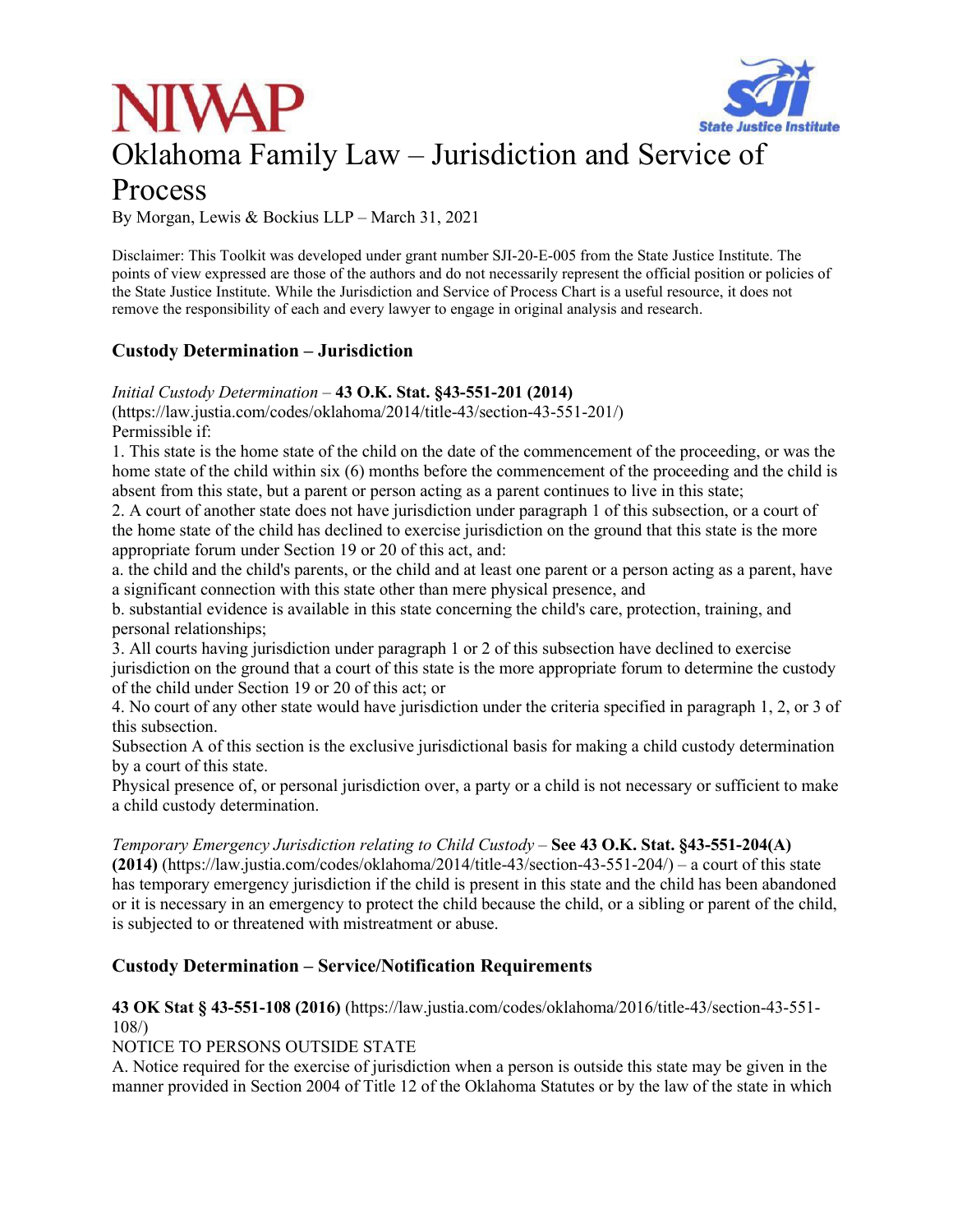



the service is made. Notice must be given in a manner reasonably calculated to give actual notice but may be by publication if other means are not effective.

B. Proof of service may be made in the manner provided in Section 2004 of Title 12 of the Oklahoma Statutes or by the law of the state in which the service is made.

C. Notice is not required for the exercise of jurisdiction with respect to a person who submits to the jurisdiction of the court.

**12 OK Stat § 12-2004 (2014)** (https://law.justia.com/codes/oklahoma/2014/title-12/section-12-2004/) Service shall be made as follows:

(1)upon an individual other than an infant who is less than fifteen (15) years of age or an incompetent person, by delivering a copy of the summons and of the petition personally or by leaving copies thereof at the person's dwelling house or usual place of abode with some person then residing therein who is fifteen (15) years of age or older or by delivering a copy of the summons and of the petition to an agent authorized by appointment or by law to receive service of process,

(2)upon an infant who is less than fifteen (15) years of age, by serving the summons and petition personally and upon either of the infant's parents or guardian, or if they cannot be found, then upon the person having the care or control of the infant or with whom the infant lives; and upon an incompetent person by serving the summons and petition personally and upon the incompetent person's guardian, (3)upon a domestic or foreign corporation or upon a partnership or other unincorporated association which is subject to suit under a common name, by delivering a copy of the summons and of the petition to an officer, a managing or general agent, or to any other agent authorized by appointment or by law to receive service of process and, if the agent is one authorized by statute to receive service and the statute so requires, by also mailing a copy to the defendant,

(4)upon the United States or an officer or agency thereof in the manner specified by Federal Rule of Civil Procedure 4,

(5)upon a state, county, school district, public trust or municipal corporation or other governmental organization thereof subject to suit, by delivering a copy of the summons and of the petition to the officer or individual designated by specific statute; however, if there is no statute, then upon the chief executive officer or a clerk, secretary, or other official whose duty it is to maintain the official records of the organization, and

(6)upon an inmate incarcerated in an institution under the jurisdiction and control of the Department of Corrections, by delivering a copy of the summons and of the petition to the warden or superintendent or the designee of the warden or superintendent of the institution where the inmate is housed. It shall be the duty of the receiving warden or superintendent or a designee to promptly deliver the summons and petition to the

inmate named therein. The warden or superintendent or his or her designee shall reject service of process for any inmate who is not actually present in said institution.

2. SERVICE BY MAIL.

a. At the election of the plaintiff, a summons and petition may be served by mail by the plaintiff's attorney, any person authorized to serve process pursuant to subparagraph a of paragraph 1 of this subsection, or by the court clerk upon a defendant of any class referred to in division  $(1)$ ,  $(3)$  or  $(5)$  of subparagraph c of paragraph 1 of this subsection. Service by mail shall be effective on the date of receipt or if refused, on the date of refusal of the summons and petition by the defendant.

b. Service by mail shall be accomplished by mailing a copy of the summons and petition by certified mail, return receipt requested and delivery restricted to the addressee. When there is more than one defendant, the summons and a copy of the petition or order shall be mailed in a separate envelope to each defendant. If the summons is to be served by mail by the court clerk, the court clerk shall enclose the summons and a copy of the petition or order of the court to be served in an envelope, prepared by the plaintiff, addressed to the defendant, or to the resident service agent if one has been appointed. The court clerk shall prepay the postage and mail the envelope to the defendant, or service agent, by certified mail, return receipt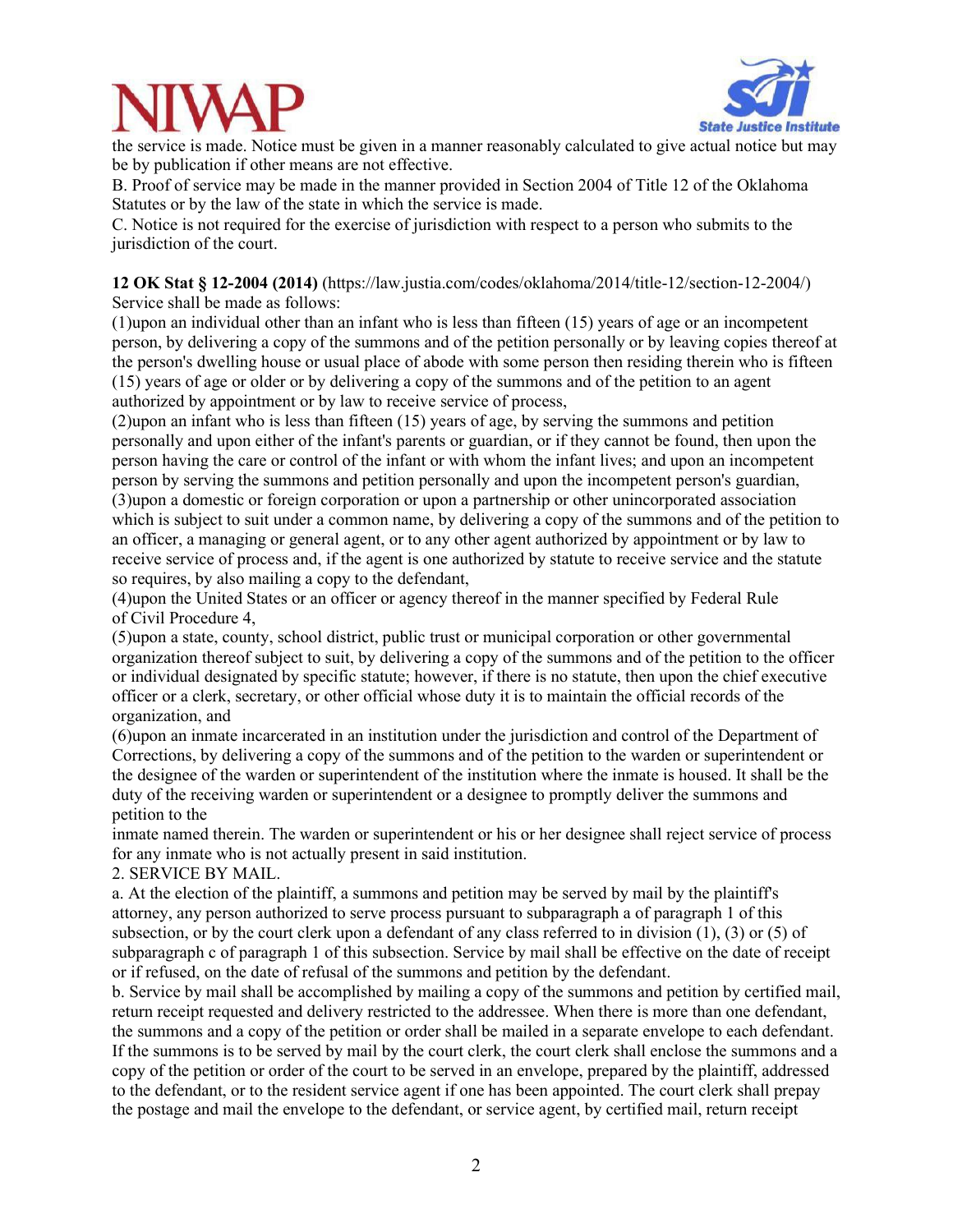



requested and delivery restricted to the addressee. The return receipt shall be prepared by the plaintiff. Service by mail to a garnishee shall be accomplished by mailing a copy of the summons and notice by certified mail, return receipt requested, and at the election of the judgment creditor by restricted delivery, to the addressee.

c. Service by mail shall not be the basis for the entry of a default or a judgment by default unless the record contains a return receipt showing acceptance by the defendant or a returned envelope showing refusal of the process by the defendant. Acceptance or refusal of service by mail by a person who is fifteen (15) years of age or older who resides at the defendant's dwelling house or usual place of abode shall constitute acceptance or refusal by the party addressed.

### **Paternity and Child Support Proceeding – Jurisdiction**

*Proceeding to Establish, Enforce, Modify Support Order or Determine Parentage* – **43 OK Stat § 43- 601-201 (2017)** (https://law.justia.com/codes/oklahoma/2017/title-43/section-43-601-201/) Jurisdiction permitted over non-resident individual if:

1. The individual is personally served with summons within this state;

2. The individual submits to the jurisdiction of this state by consent in a record, by entering a general appearance, or by filing a responsive document having the effect of waiving any contest to personal jurisdiction;

3. The individual resided with the child in this state;

4. The individual resided in this state and provided prenatal expenses or support for the child;

5. The child resides in this state as a result of the acts or directives of the individual;

6. The individual engaged in sexual intercourse in this state and the child may have been conceived by that act of intercourse;

7. The individual asserted parentage of a child in the putative father registry maintained in this state by the Oklahoma Department of Human Services; or

8. There is any other basis consistent with the constitutions of this state and the United States for the exercise of personal jurisdiction.

### **Paternity and Child Support Proceeding – Service/Notification Requirements**

**12 OK Stat § 12-2004 (2014)** (https://law.justia.com/codes/oklahoma/2014/title-12/section-12-2004/) Service shall be made as follows:

(1)upon an individual other than an infant who is less than fifteen (15) years of age or an incompetent person, by delivering a copy of the summons and of the petition personally or by leaving copies thereof at the person's dwelling house or usual place of abode with some person then residing therein who is fifteen (15) years of age or older or by delivering a copy of the summons and of the petition to an agent authorized by appointment or by law to receive service of process,

(2)upon an infant who is less than fifteen (15) years of age, by serving the summons and petition personally and upon either of the infant's parents or guardian, or if they cannot be found, then upon the person having the care or control of the infant or with whom the infant lives; and upon an incompetent person by serving the summons and petition personally and upon the incompetent person's guardian, (3)upon a domestic or foreign corporation or upon a partnership or other unincorporated association which is subject to suit under a common name, by delivering a copy of the summons and of the petition to an officer, a managing or general agent, or to any other agent authorized by appointment or by law to receive service of process and, if the agent is one authorized by statute to receive service and the statute so requires, by also mailing a copy to the defendant,

(4)upon the United States or an officer or agency thereof in the manner specified by Federal Rule of Civil Procedure 4,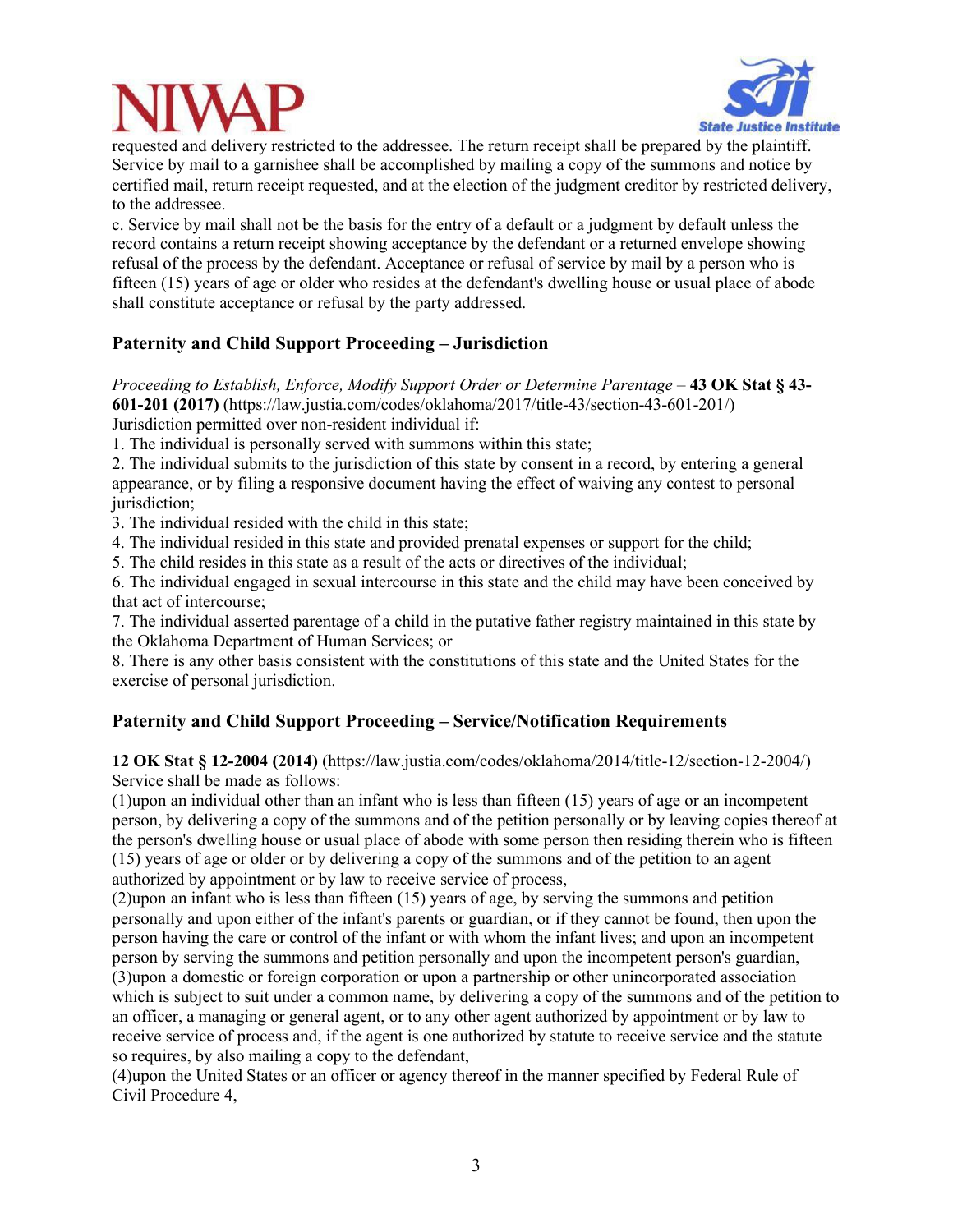



(5)upon a state, county, school district, public trust or municipal corporation or other governmental organization thereof subject to suit, by delivering a copy of the summons and of the petition to the officer or individual

designated by specific statute; however, if there is no statute, then upon the chief executive officer or a clerk, secretary, or other official whose duty it is to maintain the official records of the organization, and (6)upon an inmate incarcerated in an institution under the jurisdiction and control of the Department of Corrections, by delivering a copy of the summons and of the petition to the warden or superintendent or the designee of the warden or superintendent of the institution where the inmate is housed. It shall be the duty

of the receiving warden or superintendent or a designee to promptly deliver the summons and petition to the inmate named therein. The warden or superintendent or his or her designee shall reject service of process for any inmate who is not actually present in said institution.

### 2. SERVICE BY MAIL.

a. At the election of the plaintiff, a summons and petition may be served by mail by the plaintiff's attorney, any person authorized to serve process pursuant to subparagraph a of paragraph 1 of this subsection, or by the court clerk upon a defendant of any class referred to in division (1), (3) or (5) of subparagraph c of paragraph 1 of this subsection. Service by mail shall be effective on the date of receipt or if refused, on the date of refusal of the summons and petition by the defendant.

b. Service by mail shall be accomplished by mailing a copy of the summons and petition by certified mail, return receipt requested and delivery restricted to the addressee. When there is more than one defendant, the summons and a copy of the petition or order shall be mailed in a separate envelope to each defendant. If the summons is to be served by mail by the court clerk, the court clerk shall enclose the summons and a copy of the petition or order of the court to be served in an envelope, prepared by the plaintiff, addressed to the defendant, or to the resident service agent if one has been appointed. The court clerk shall prepay the postage and mail the envelope to the defendant, or service agent, by certified mail, return receipt requested and delivery restricted to the addressee. The return receipt shall be prepared by the plaintiff. Service by mail to a garnishee shall be accomplished by mailing a copy of the summons and notice by certified mail, return receipt requested, and at the election of the judgment creditor by restricted delivery, to the addressee.

c. Service by mail shall not be the basis for the entry of a default or a judgment by default unless the record contains a return receipt showing acceptance by the defendant or a returned envelope showing refusal of the process by the defendant. Acceptance or refusal of service by mail by a person who is fifteen (15) years of age or older who resides at the defendant's dwelling house or usual place of abode shall constitute acceptance or refusal by the party addressed.

### **Child Abuse/Neglect Proceeding – Jurisdiction**

Jurisdiction over proceedings to terminate parental rights and proceedings for the adoption of a minor commenced pursuant to the Oklahoma Adoption Code shall be governed by the Uniform Child Custody Jurisdiction and Enforcement Act as provided in Sections 551-101 through 551-402 of Title 43 of the Oklahoma Statutes. **See 10 OK Stat § 7502-1.1.**

(http://www.oscn.net/applications/oscn/deliverdocument.asp?lookup=Next&listorder=115100&dbCode= STOKS T10&year=)

### **Child Abuse/Neglect Proceeding – Service/Notification Requirements**

**12 OK Stat § 12-2004 (2014)** (https://law.justia.com/codes/oklahoma/2014/title-12/section-12-2004/) Service shall be made as follows: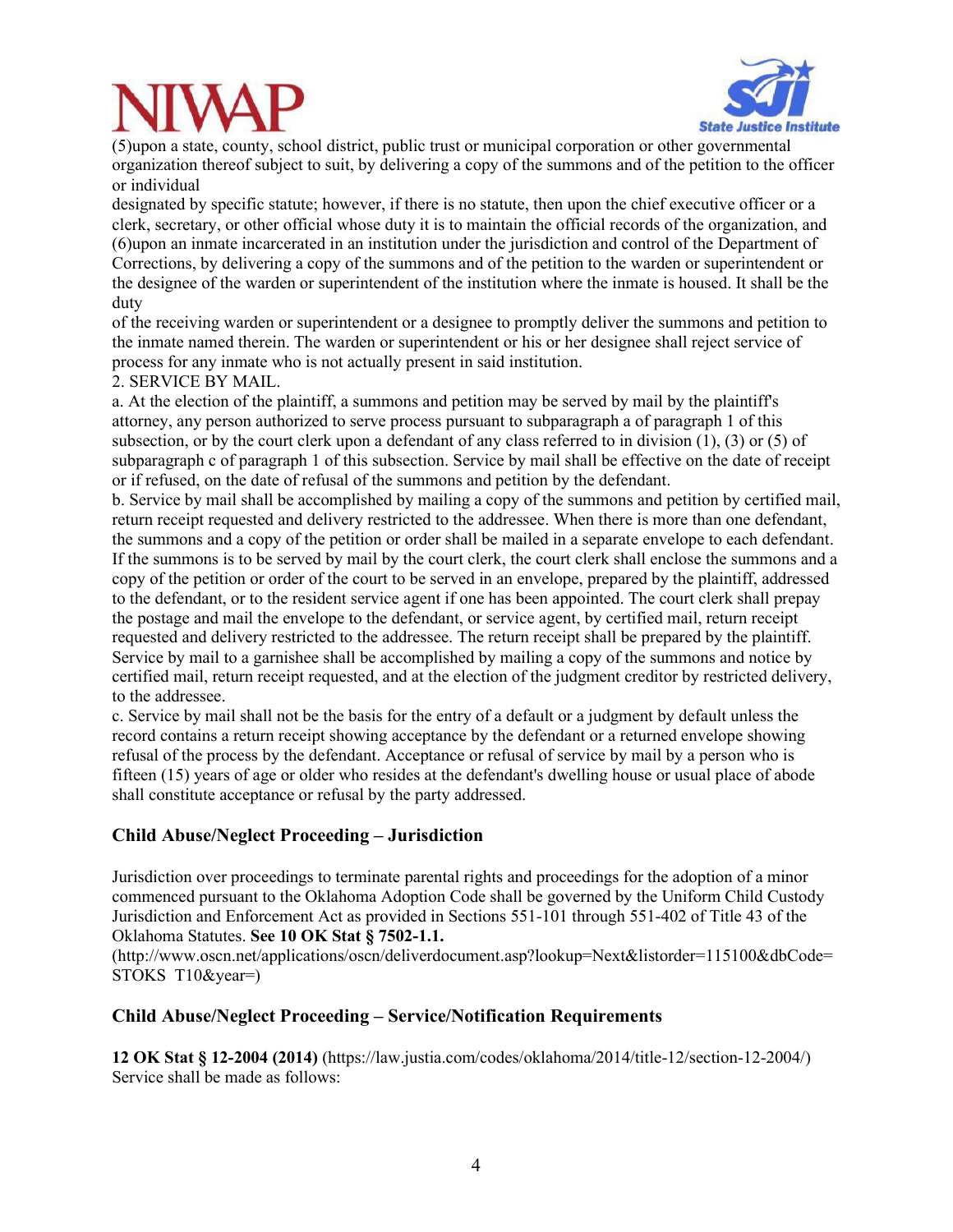



(1)upon an individual other than an infant who is less than fifteen (15) years of age or an incompetent person, by delivering a copy of the summons and of the petition personally or by leaving copies thereof at the person's dwelling house or usual place of abode with some person then residing therein who is fifteen (15) years of age or older or by delivering a copy of the summons and of the petition to an agent authorized by appointment or by law to receive service of process,

(2)upon an infant who is less than fifteen (15) years of age, by serving the summons and petition personally and upon either of the infant's parents or guardian, or if they cannot be found, then upon the person having the care or control of the infant or with whom the infant lives; and upon an incompetent person by serving the summons and petition personally and upon the incompetent person's guardian, (3)upon a domestic or foreign corporation or upon a partnership or other unincorporated association which is subject to suit under a common name, by delivering a copy of the summons and of the petition to an officer, a managing or general agent, or to any other agent authorized by appointment or by law to receive service of process and, if the agent is one authorized by statute to receive service and the statute so requires, by also mailing a copy to the defendant,

(4)upon the United States or an officer or agency thereof in the manner specified by Federal Rule of Civil Procedure 4,

(5)upon a state, county, school district, public trust or municipal corporation or other governmental organization thereof subject to suit, by delivering a copy of the summons and of the petition to the officer or individual designated by specific statute; however, if there is no statute, then upon the chief executive officer or a clerk, secretary, or other official whose duty it is to maintain the official records of the organization, and

(6)upon an inmate incarcerated in an institution under the jurisdiction and control of the Department of Corrections, by delivering a copy of the summons and of the petition to the warden or superintendent or the designee of the warden or superintendent of the institution where the inmate is housed. It shall be the duty of the receiving warden or superintendent or a designee to promptly deliver the summons and petition to the inmate named therein. The warden or superintendent or his or her designee shall reject service of process for any inmate who is not actually present in said institution.

### 2. SERVICE BY MAIL.

a. At the election of the plaintiff, a summons and petition may be served by mail by the plaintiff's attorney, any person authorized to serve process pursuant to subparagraph a of paragraph 1 of this subsection, or by the court clerk upon a defendant of any class referred to in division (1), (3) or (5) of subparagraph c of paragraph 1 of this subsection. Service by mail shall be effective on the date of receipt or if refused, on the date of refusal of the summons and petition by the defendant.

b. Service by mail shall be accomplished by mailing a copy of the summons and petition by certified mail, return receipt requested and delivery restricted to the addressee. When there is more than one defendant, the summons and a copy of the petition or order shall be mailed in a separate envelope to each defendant. If the summons is to be served by mail by the court clerk, the court clerk shall enclose the summons and a copy of the petition or order of the court to be served in an envelope, prepared by the plaintiff, addressed to the defendant, or to the resident service agent if one has been appointed. The court clerk shall prepay the postage and mail the envelope to the defendant, or service agent, by certified mail, return receipt requested and delivery restricted to the addressee. The return receipt shall be prepared by the plaintiff. Service by mail to a garnishee shall be accomplished by mailing a copy of the summons and notice by certified mail, return receipt requested, and at the election of the judgment creditor by restricted delivery, to the addressee.

c. Service by mail shall not be the basis for the entry of a default or a judgment by default unless the record contains a return receipt showing acceptance by the defendant or a returned envelope showing refusal of the process by the defendant. Acceptance or refusal of service by mail by a person who is fifteen (15) years of age or older who resides at the defendant's dwelling house or usual place of abode shall constitute acceptance or refusal by the party addressed.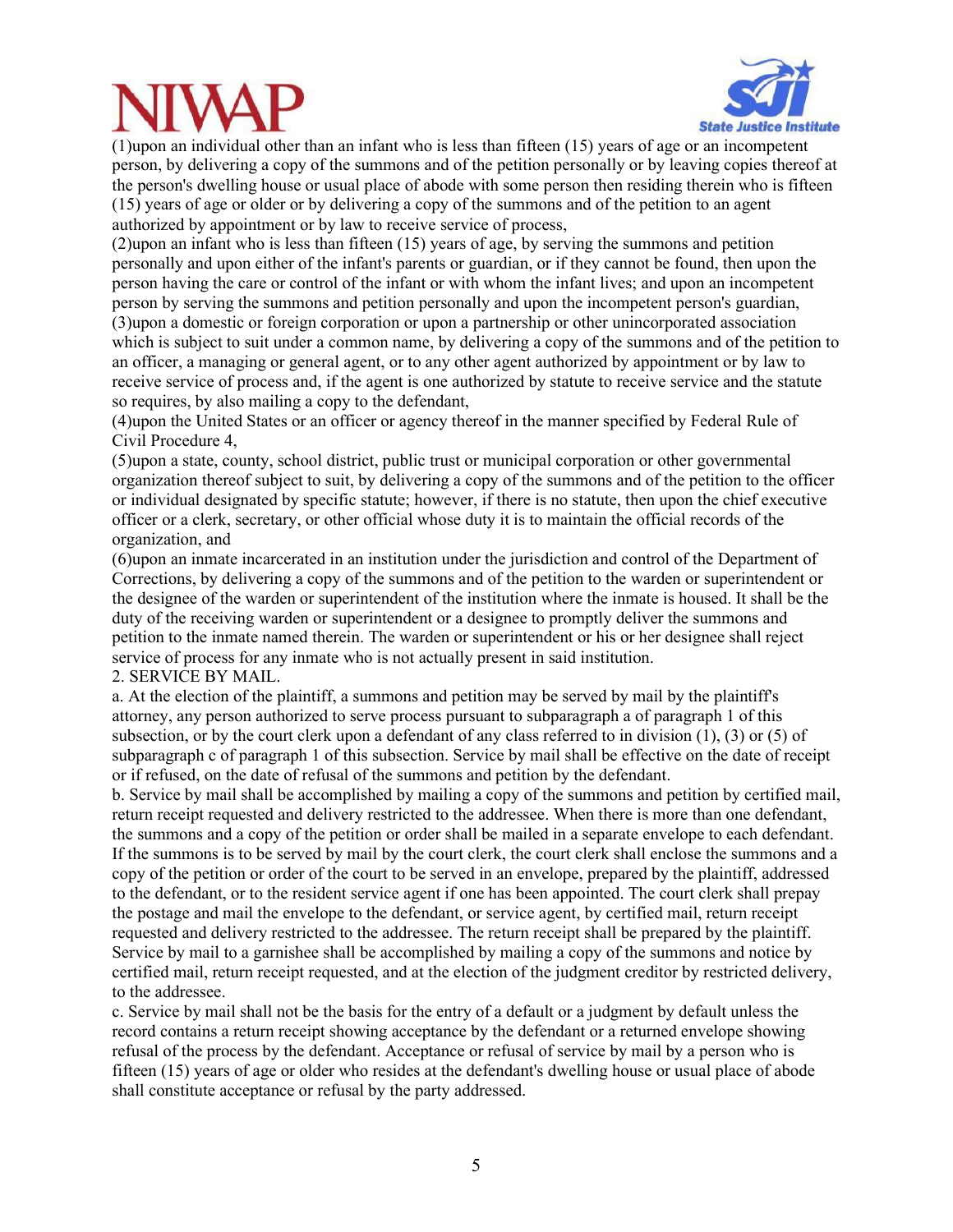# **NIW**



### **Divorce and Legal Separation – Jurisdiction**

Oklahoma has a patchwork of laws related to minimum contacts. Laws related to marriage and family are codified by **43 OK Stat § 43-601-201** (2016) (https://law.justia.com/codes/oklahoma/2016/title-43/section-43-601-201/).

A. In a proceeding to establish or enforce a support order or to determine parentage of a child, a tribunal of this state may exercise personal jurisdiction over a nonresident individual or the individual's guardian or conservator if:

1. The individual is personally served with summons within this state;

2. The individual submits to the jurisdiction of this state by consent, by entering a general appearance, or by filing a responsive document having the effect of waiving any contest to personal jurisdiction;

- 3. The individual resided with the child in this state;
- 4. The individual resided in this state and provided prenatal expenses or support for the child;

5. The child resides in this state as a result of the acts or directives of the individual;

6. The individual engaged in sexual intercourse in this state and the child may have been conceived by that act of intercourse;

7. The individual asserted parentage of a child in the putative father registry maintained in this state by the appropriate agency; or

8. There is any other basis consistent with the constitutions of this state and the United States for the exercise of personal jurisdiction.

B. The bases of personal jurisdiction set forth in subsection A of this section or in any other law of this state may not be used to acquire personal jurisdiction for a tribunal of this state to modify a child support order of another state unless the requirements of Section 601-611 of this title are met, or, in the case of a foreign support order, unless the requirements of Section 601-615 are met.

### **Divorce and Legal Separation – Service/Notification Requirements**

**12 OK Stat § 12-2004 (2014**) (https://law.justia.com/codes/oklahoma/2014/title-12/section-12-2004/) Service shall be made as follows:

(1)upon an individual other than an infant who is less than fifteen (15) years of age or an incompetent person, by delivering a copy of the summons and of the petition personally or by leaving copies thereof at the person's dwelling house or usual place of abode with some person then residing therein who is fifteen (15) years of age or older or by delivering a copy of the summons and of the petition to an agent authorized by appointment or by law to receive service of process,

(2)upon an infant who is less than fifteen (15) years of age, by serving the summons and petition personally and upon either of the infant's parents or guardian, or if they cannot be found, then upon the person having the care or control of the infant or with whom the infant lives; and upon an incompetent person by serving the summons and petition personally and upon the incompetent person's guardian, (3)upon a domestic or foreign corporation or upon a partnership or other unincorporated association which is subject to suit under a common name, by delivering a copy of the summons and of the petition to an officer, a managing or general agent, or to any other agent authorized by appointment or by law to receive service of process and, if the agent is one authorized by statute to receive service and the statute so requires, by also mailing a copy to the defendant,

(4)upon the United States or an officer or agency thereof in the manner specified by Federal Rule of Civil Procedure 4,

(5)upon a state, county, school district, public trust or municipal corporation or other governmental organization thereof subject to suit, by delivering a copy of the summons and of the petition to the officer or individual designated by specific statute; however, if there is no statute, then upon the chief executive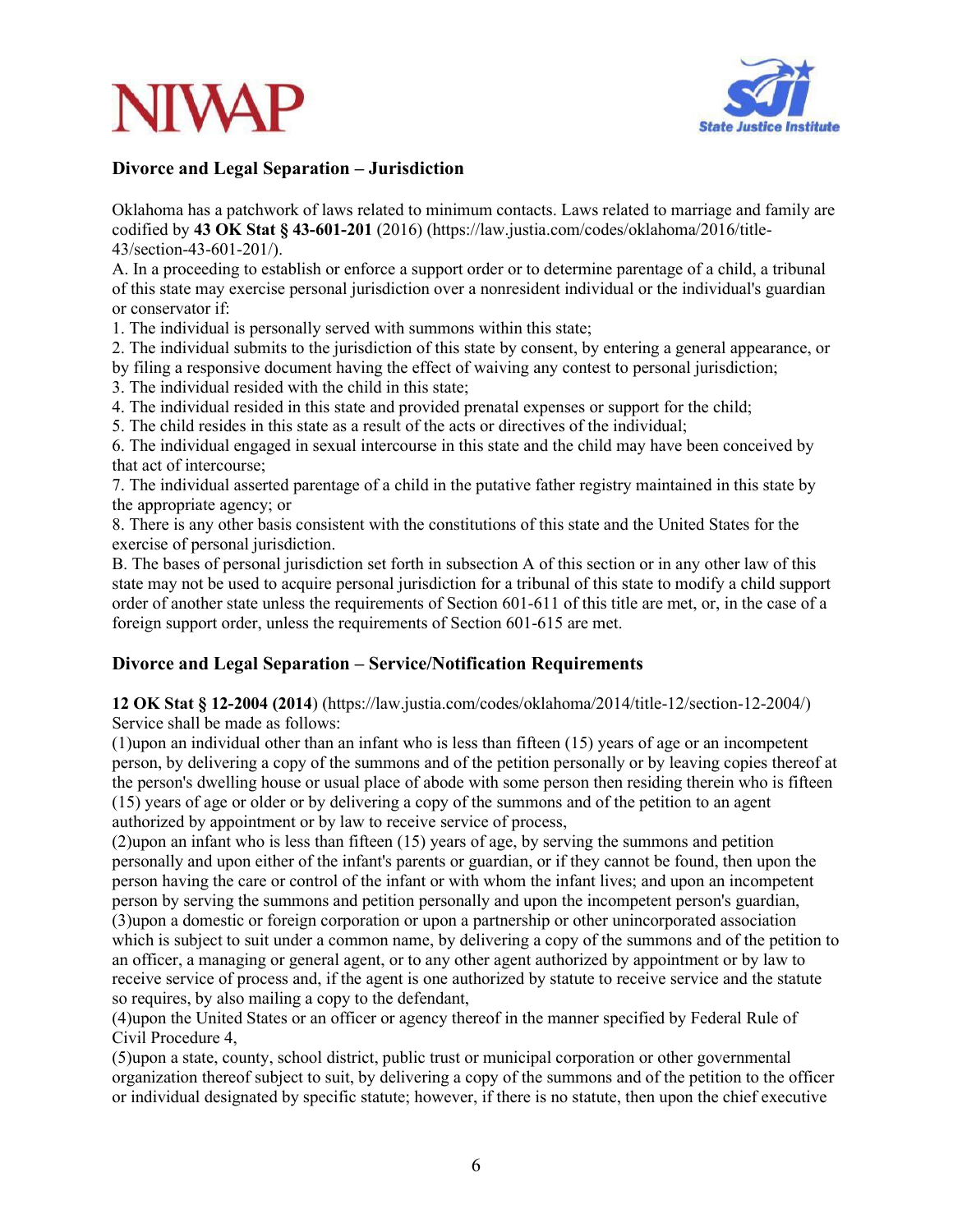

officer or a clerk, secretary, or other official whose duty it is to maintain the official records of the organization, and (6)upon an inmate incarcerated in an institution under the jurisdiction and control of the Department of Corrections, by delivering a copy of the summons and of the petition to the warden or superintendent or the designee of the warden or superintendent of the institution where the inmate is housed. It shall be the duty of the receiving warden or superintendent or a designee to promptly deliver the summons and petition to the inmate named therein. The warden or superintendent or his or her designee shall reject service of process for any inmate who is not actually present in said institution. 2. SERVICE BY MAIL.

a. At the election of the plaintiff, a summons and petition may be served by mail by the plaintiff's attorney, any person authorized to serve process pursuant to subparagraph a of paragraph 1 of this subsection, or by the court clerk upon a defendant of any class referred to in division (1), (3) or (5) of subparagraph c of paragraph 1 of this subsection. Service by mail shall be effective on the date of receipt or if refused, on the date of refusal of the summons and petition by the defendant.

b. Service by mail shall be accomplished by mailing a copy of the summons and petition by certified mail, return receipt requested and delivery restricted to the addressee. When there is more than one defendant, the summons and a copy of the petition or order shall be mailed in a separate envelope to each defendant. If the summons is to be served by mail by the court clerk, the court clerk shall enclose the summons and a copy of the petition or order of the court to be served in an envelope, prepared by the plaintiff, addressed to the defendant, or to the resident service agent if one has been appointed. The court clerk shall prepay the postage and mail the envelope to the defendant, or service agent, by certified mail, return receipt requested and delivery restricted to the addressee. The return receipt shall be prepared by the plaintiff. Service by mail to a garnishee shall be accomplished by mailing a copy of the summons and notice by certified mail, return receipt requested, and at the election of the judgment creditor by restricted delivery, to the addressee.

c. Service by mail shall not be the basis for the entry of a default or a judgment by default unless the record contains a return receipt showing acceptance by the defendant or a returned envelope showing refusal of the process by the defendant. Acceptance or refusal of service by mail by a person who is fifteen (15) years of age or older who resides at the defendant's dwelling house or usual place of abode shall constitute acceptance or refusal by the party addressed.

### **Adoption Proceeding – Jurisdiction**

Jurisdiction over proceedings to terminate parental rights and proceedings for the adoption of a minor commenced pursuant to the Oklahoma Adoption Code shall be governed by the Uniform Child Custody Jurisdiction and Enforcement Act as provided in Sections 551-101 through 551-402 of Title 43 of the Oklahoma Statutes. **See 10 OK Stat § 7502-1.1**

(http://www.oscn.net/applications/oscn/deliverdocument.asp?lookup=Next&listorder=115100&dbCode= STOKS T10&year=)

## **Adoption Proceeding – Service/Notification Requirements**

**12 OK Stat § 12-2004 (2014)** (https://law.justia.com/codes/oklahoma/2014/title-12/section-12-2004/) Service shall be made as follows:

(1)upon an individual other than an infant who is less than fifteen (15) years of age or an incompetent person, by delivering a copy of the summons and of the petition personally or by leaving copies thereof at the person's dwelling house or usual place of abode with some person then residing therein who is fifteen (15) years of age or older or by delivering a copy of the summons and of the petition to an agent authorized by appointment or by law to receive service of process,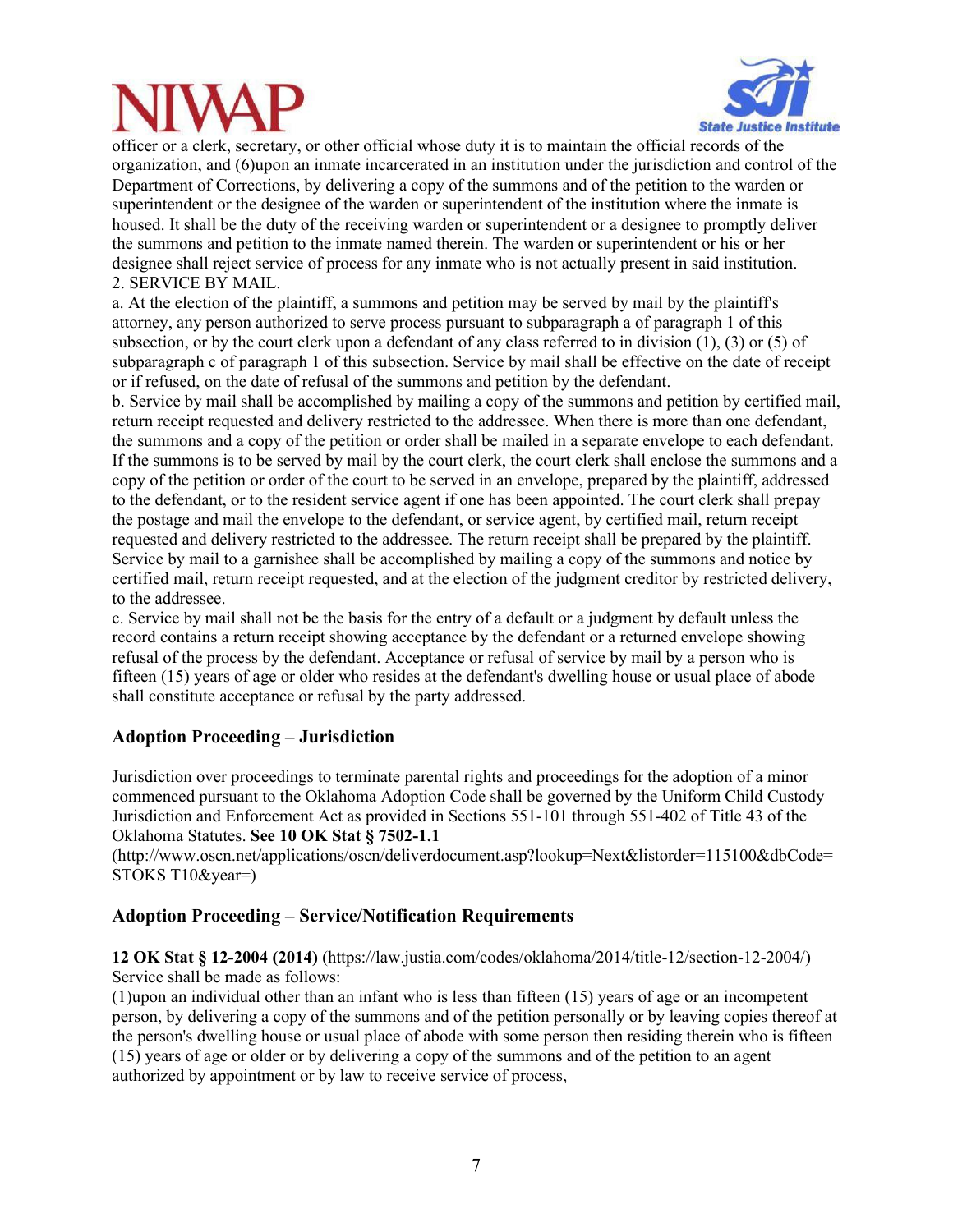

(2)upon an infant who is less than fifteen (15) years of age, by serving the summons and petition personally and upon either of the infant's parents or guardian, or if they cannot be found, then upon the person having the care or control of the infant or with whom the infant lives; and upon an incompetent person by serving the summons and petition personally and upon the incompetent person's guardian, (3)upon a domestic or foreign corporation or upon a partnership or other unincorporated association which is subject to suit under a common name, by delivering a copy of the summons and of the petition to an officer, a managing or general agent, or to any other agent authorized by appointment or by law to receive service of process and, if the agent is one authorized by statute to receive service and the statute so requires, by also mailing a copy to the defendant,

(4)upon the United States or an officer or agency thereof in the manner specified by Federal Rule of Civil Procedure 4,

(5)upon a state, county, school district, public trust or municipal corporation or other governmental organization thereof subject to suit, by delivering a copy of the summons and of the petition to the officer or individual designated by specific statute; however, if there is no statute, then upon the chief executive officer or a clerk, secretary, or other official whose duty it is to maintain the official records of the organization, and

(6)upon an inmate incarcerated in an institution under the jurisdiction and control of the Department of Corrections, by delivering a copy of the summons and of the petition to the warden or superintendent or the designee of the warden or superintendent of the institution where the inmate is housed. It shall be the duty of the receiving warden or superintendent or a designee to promptly deliver the summons and petition to the

inmate named therein. The warden or superintendent or his or her designee shall reject service of process for any inmate who is not actually present in said institution.

2. SERVICE BY MAIL.

a. At the election of the plaintiff, a summons and petition may be served by mail by the plaintiff's attorney, any person authorized to serve process pursuant to subparagraph a of paragraph 1 of this subsection, or by the court clerk upon a defendant of any class referred to in division (1), (3) or (5) of subparagraph c of paragraph 1 of this subsection. Service by mail shall be effective on the date of receipt or if refused, on the date of refusal of the summons and petition by the defendant.

b. Service by mail shall be accomplished by mailing a copy of the summons and petition by certified mail, return receipt requested and delivery restricted to the addressee. When there is more than one defendant, the summons and a copy of the petition or order shall be mailed in a separate envelope to each defendant. If the summons is to be served by mail by the court clerk, the court clerk shall enclose the summons and a copy of the petition or order of the court to be served in an envelope, prepared by the plaintiff, addressed to the defendant, or to the resident service agent if one has been appointed. The court clerk shall prepay the postage and mail the envelope to the defendant, or service agent, by certified mail, return receipt requested and delivery restricted to the addressee. The return receipt shall be prepared by the plaintiff. Service by mail to a garnishee shall be accomplished by mailing a copy of the summons and notice by certified mail, return receipt requested, and at the election of the judgment creditor by restricted delivery, to the addressee.

c. Service by mail shall not be the basis for the entry of a default or a judgment by default unless the record contains a return receipt showing acceptance by the defendant or a returned envelope showing refusal of the process by the defendant. Acceptance or refusal of service by mail by a person who is fifteen (15) years of age or older who resides at the defendant's dwelling house or usual place of abode shall constitute acceptance or refusal by the party addressed.

### **Domestic Violence – Jurisdiction**

*Jurisdiction – Who may seek and how*. **22 OK Stat § 22-60.2 (2014)**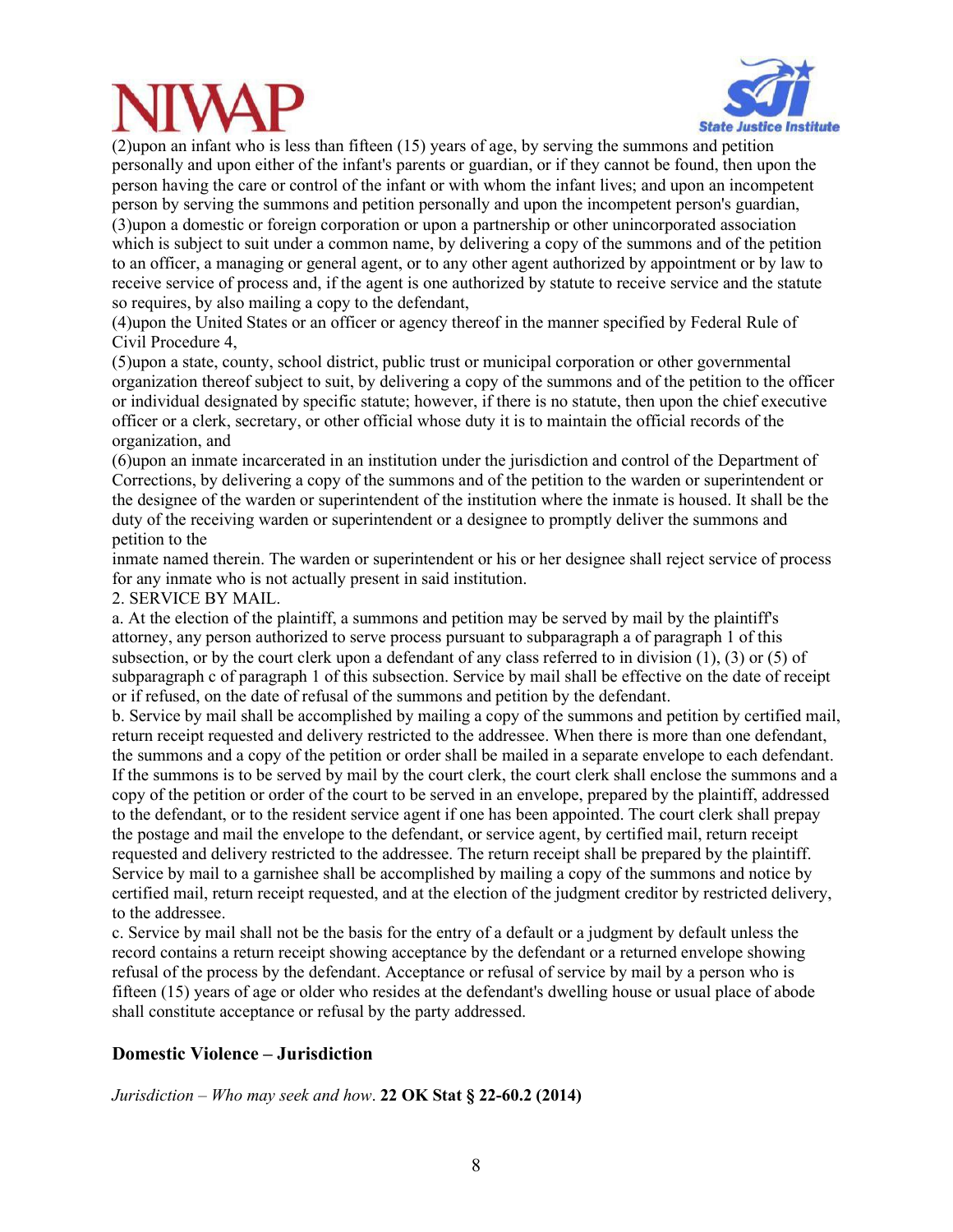



(https://law.justia.com/codes/oklahoma/2014/title-22/section-22-60.2/)

A victim of domestic abuse, a victim of stalking, a victim of harassment, a victim of rape, any adult or emancipated minor household member on behalf of any other family or household member who is a minor or incompetent, or any minor age sixteen (16) or seventeen (17) years may seek relief under the provisions of the Protection from Domestic Abuse Act.

- The person seeking relief may file a petition for a protective order with the district court in the county in which the victim resides, the county in which the defendant resides, or the county in which the domestic violence occurred.
- The person seeking relief shall provide a copy of the complaint that was filed with the law enforcement agency at the full hearing if the complaint is not available from the law enforcement agency.
- The filing of a petition for a protective order shall not require jurisdiction or venue of the criminal offense if either the plaintiff or defendant resides in the county.

### **Domestic Violence– Service/Notification Requirements**

**12 OK Stat § 12-2004 (2014)** (https://law.justia.com/codes/oklahoma/2014/title-12/section-12-2004/) Service shall be made as follows:

(1)upon an individual other than an infant who is less than fifteen (15) years of age or an incompetent person, by delivering a copy of the summons and of the petition personally or by leaving copies thereof at the person's dwelling house or usual place of abode with some person then residing therein who is fifteen (15) years of age or older or by delivering a copy of the summons and of the petition to an agent authorized by appointment or by law to receive service of process,

(2)upon an infant who is less than fifteen (15) years of age, by serving the summons and petition personally and upon either of the infant's parents or guardian, or if they cannot be found, then upon the person having the care or control of the infant or with whom the infant lives; and upon an incompetent person by serving the summons and petition personally and upon the incompetent person's guardian, (3)upon a domestic or foreign corporation or upon a partnership or other unincorporated association which is subject to suit under a common name, by delivering a copy of the summons and of the petition to an officer, a managing or general agent, or to any other agent authorized by appointment or by law to receive service of process and, if the agent is one authorized by statute to receive service and the statute so requires, by also mailing a copy to the defendant,

(4)upon the United States or an officer or agency thereof in the manner specified by Federal Rule of Civil Procedure 4,

(5)upon a state, county, school district, public trust or municipal corporation or other governmental organization thereof subject to suit, by delivering a copy of the summons and of the petition to the officer or individual designated by specific statute; however, if there is no statute, then upon the chief executive officer or a clerk, secretary, or other official whose duty it is to maintain the official records of the organization, and

(6)upon an inmate incarcerated in an institution under the jurisdiction and control of the Department of Corrections, by delivering a copy of the summons and of the petition to the warden or superintendent or the designee of the warden or superintendent of the institution where the inmate is housed. It shall be the duty of the receiving warden or superintendent or a designee to promptly deliver the summons and petition to the inmate named therein. The warden or superintendent or his or her designee shall reject service of process for any inmate who is not actually present in said institution.

2. SERVICE BY MAIL.

a. At the election of the plaintiff, a summons and petition may be served by mail by the plaintiff's attorney, any person authorized to serve process pursuant to subparagraph a of paragraph 1 of this